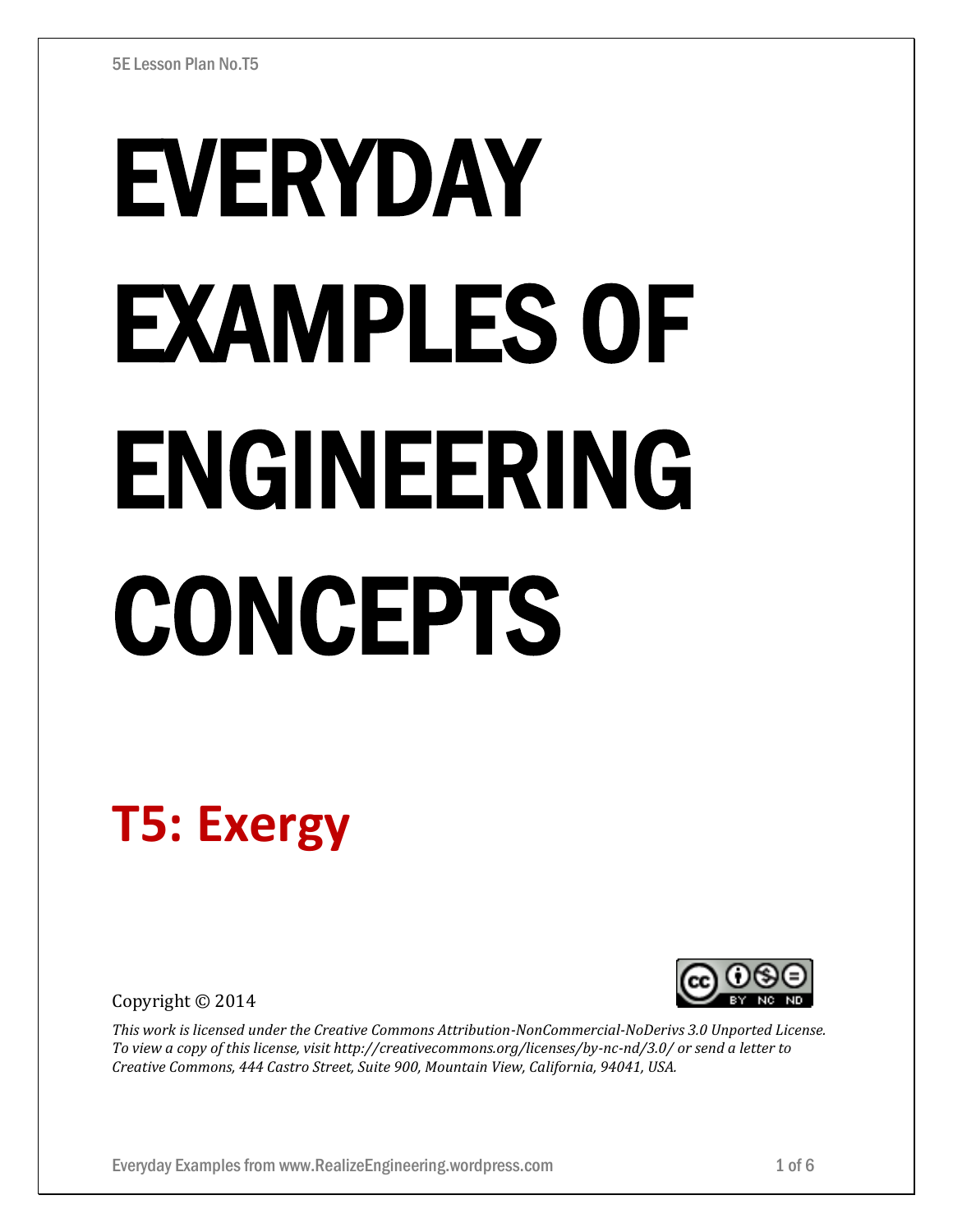*This is an extract from 'Real Life Examples in Thermodynamics: Lesson plans and solutions' edited by Eann A. Patterson, first published in 2010 (ISBN:* 978-0-9842142-1-1*) and contains suggested exemplars within lesson plans for Sophomore Thermodynamics Courses. They were prepared as part of the NSF-supported project (#0431756) entitled: "Enhancing Diversity in the Undergraduate Mechanical Engineering Population through Curriculum Change".* 

# **INTRODUCTION**

### (from *'Real Life Examples in Thermodynamics: Lesson plans and solutions'*)

These notes are designed to enhance the teaching of a sophomore level course in thermodynamics, increase the accessibility of the principles, and raise the appeal of the subject to students from diverse backgrounds. The notes have been prepared as skeletal lesson plans using the principle of the 5Es: Engage, Explore, Explain, Elaborate and Evaluate. The 5E outline is not original and was developed by the Biological Sciences Curriculum Study<sup>1</sup> in the 1980s from work by Atkin & Karplus<sup>2</sup> in 1962. Today this approach is considered to form part of the constructivist learning theory<sup>3</sup>.

These notes are intended to be used by instructors and are written in a style that addresses the instructor, however this is not intended to exclude students who should find the notes and examples interesting, stimulating and hopefully illuminating, particularly when their instructor is not utilizing them. In the interest of brevity and clarity of presentation, standard derivations, common tables/charts, and definitions are not included since these are readily available in textbooks which these notes are not intended to replace but rather to supplement and enhance. Similarly, it is anticipated that these lesson plans can be used to generate lectures/lessons that supplement those covering the fundamentals of each topic.

This is the third in a series of such notes. The others are entitled 'Real Life Examples in Mechanics of Solids' (ISBN: 978-0-615-20394-2), 'Real Life Examples in Dynamics'(ISBN: 978-0-9842142-0-4).

### **Acknowledgements**

Many of these examples have arisen through lively discussion in the consortium supported by the NSF grant (#0431756) on "Enhancing Diversity in the Undergraduate Mechanical Engineering Population through Curriculum Change" and the input of these colleagues is cheerfully acknowledged as is the support of National Science Foundation. The comments on an early draft made by Robert D. Handscombe of Handscombe Associates are gratefully acknowledged.

### Eann A. Patterson

 $\overline{a}$ 

*A.A. Griffith Chair of Structural Materials and Mechanics School of Engineering, University of Liverpool, Liverpool, UK & Royal Society Wolfson Research Merit Award Recipient+*

<sup>&</sup>lt;sup>1</sup> Engleman, Laura (ed.), *The BSCS Story: A History of the Biological Sciences Curriculum Study*. Colorado Springs: BSCS, 2001.

<sup>2</sup> Atkin, J. M. and Karplus, R. (1962). Discovery or invention? *Science Teacher* 29(5): 45.

<sup>3</sup> e.g. Trowbridge, L.W., and Bybee, R.W., *Becoming a secondary school science teacher*. Merrill Pub. Co. Inc., 1990.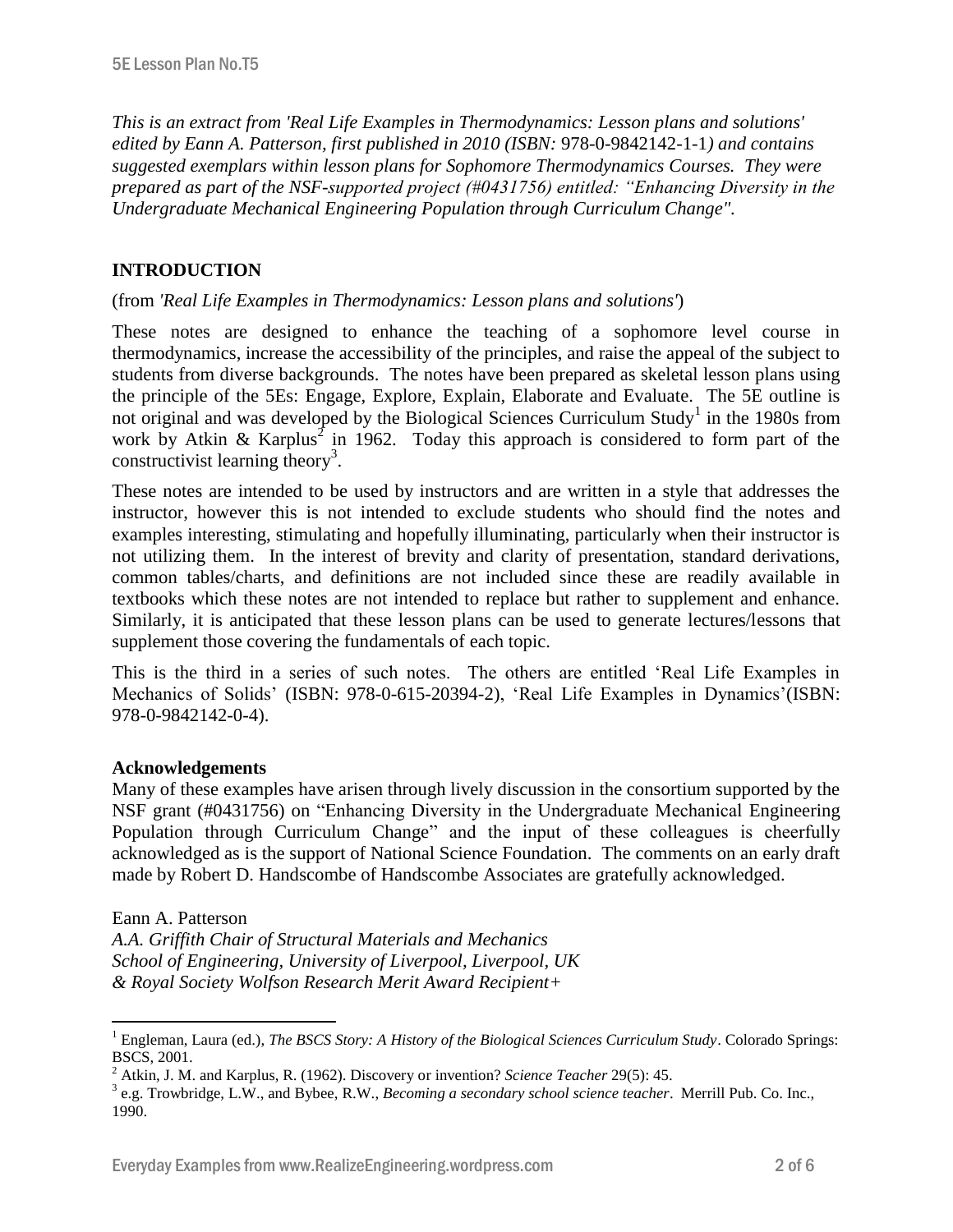## **SECOND LAW CONCEPTS**

### 5. Topic**: Exergy**

### **Engage:**

Take some individually wrapped candy, or small packets of nuts into class that have the energy content and nutritional values on the packet<sup> $\bullet$ </sup>. Share them around the class.

### **Explore:**

As the students enjoy the treat, remind them about the analysis in lesson 2 where we estimated the time required to loose, by heat loss, the energy gained from eating a chip while sitting doing nothing else; about 5½ minutes per chip. Then, ask the students, working in pairs, to consider how and why the heat is generated.



### **Explain:**

The second law of thermodynamics requires that entropy is created in all real processes; during the metabolic processes in our bodies entropy is generated as heat and needs to be dispersed. All living organisms continually generate entropy in every process and during every event, so that they progress towards a state of maximum entropy in which they are in complete equilibrium with the environment, i.e. death. Living organisms remain alive by continually drawing negative entropy, known as exergy from the environment<sup>4</sup>. Plants use sunlight as their source of exergy (negative entropy) and animals eat plants or other animals to gain their exergy. Thus, to be really useful, the labeling on food packets should include the exergy content.

Engineering systems are described as being in a 'dead state' when they are in thermodynamic equilibrium with their environment, i.e. at the temperature and pressure of the environment with zero velocity and relative elevation ( $KE = PE = 0$ ) and chemically inert. In a dead state a system has no potential to perform work because there is no 'available energy', or exergy.

### **Elaborate:**

Exergy is a measure of the available energy of a system relative to its dead state. Of course we cannot always run a system down to its dead state, unlike the battery a mobile phone. Exergy is destroyed during all real processes. It can only be conserved in reversible processes and can never be created. This is a consequence of the second law of thermodynamics. In heat transfer processes the destruction of exergy is related to the creation of entropy:

 $X_{\textit{destroved}} = T_0 S_{\textit{generated}}$ 

 4 Schrödinger, Erwin, What is life? Cambridge University Press, Cambridge, 1944.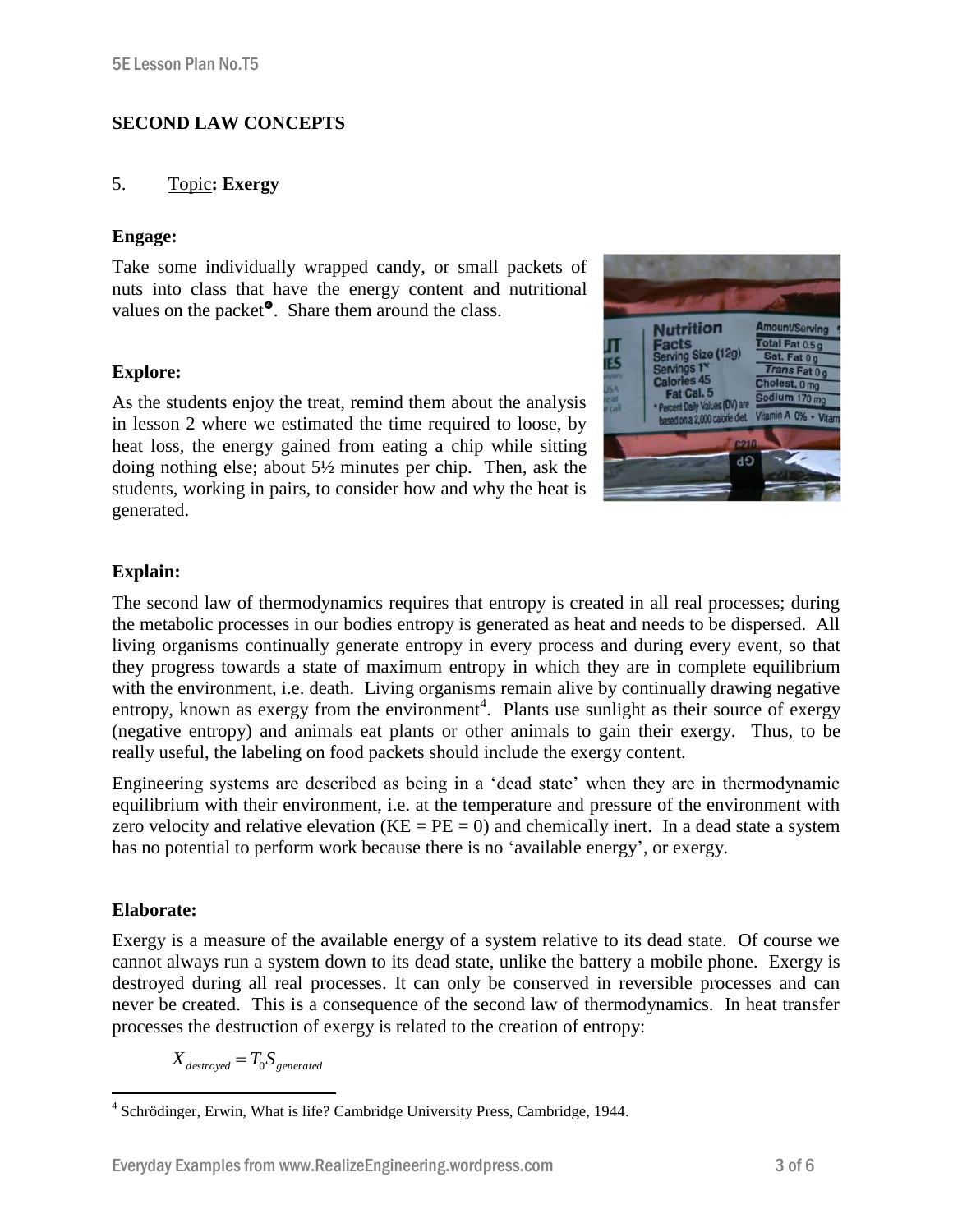Heat can be considered to contain exergy since in the appropriate circumstances it is able to perform useful work. The exergy level of heat depends on the temperature at which the heat is available and the temperature at which heat can be rejected and this is maximized in the Carnot cycle for which the efficiency is

$$
\eta=1-\frac{T_L}{T_H}
$$

in these circumstances the exergy is given by

$$
X = Q\left(1 - \frac{T_L}{T_H}\right)
$$

The exergy of a system at a specified state is the sum of the internal, kinetic and potential energies of the system where the internal energy is taken as the total useful work output as the system undergoes a reversible process from the specified state to the dead state which is equivalent to the enthalpy of the fluid contained in the system, so that

$$
X = (U - U_0) + p_0(V - V_0) - T_0(S - S_0) + KE + PE
$$

Exergy is sometimes known as the irreversibility, *I* where for a system producing work

$$
I = W_{rev} - W_{use} = X_{\text{destroved}}
$$

where *Wuse* and *Wrev* are useful and reversible work and need to be interchanged when considering a system consuming work.

### **Evaluate:**

Invite students to attempt the following examples:

### *Example 5.1*

- (a) Measure the temperature adjacent to the interior and external walls of your room; and calculate the exergy destroyed in the wall as a consequence of heat transfer through the wall.
- (b) How is this related to value of the entropy found in Example 4.2?

### Solution:

(a) Solving this example for the editor's study in December in Michigan:

$$
T_{\text{int}} = 68 \,^{\circ} \text{F} = 19.44 \,^{\circ} \text{C} = 292.44 \, \text{K}
$$

$$
T_{\text{ext}} = 28 \,^{\circ}\text{F} = -2.22 \,^{\circ}\text{C} = 270.78 \,\text{K}
$$

 $\dot{Q}_{out} = h_c A (T_{room} - T_{environment})$ 

and

thus if the coefficient of convective heat transfer<sup>6</sup>,  $h_c=12 \text{ W/(m}^2 \text{K})$  and heat loss is through one wall to the outdoors  $(A = 2.7 \times 4.05 = 10.935 \text{ m}^2)$  we have

$$
\dot{Q}_{out} = 12 \times 10.935(292.44 - 270.78) = 2842 \text{ W}
$$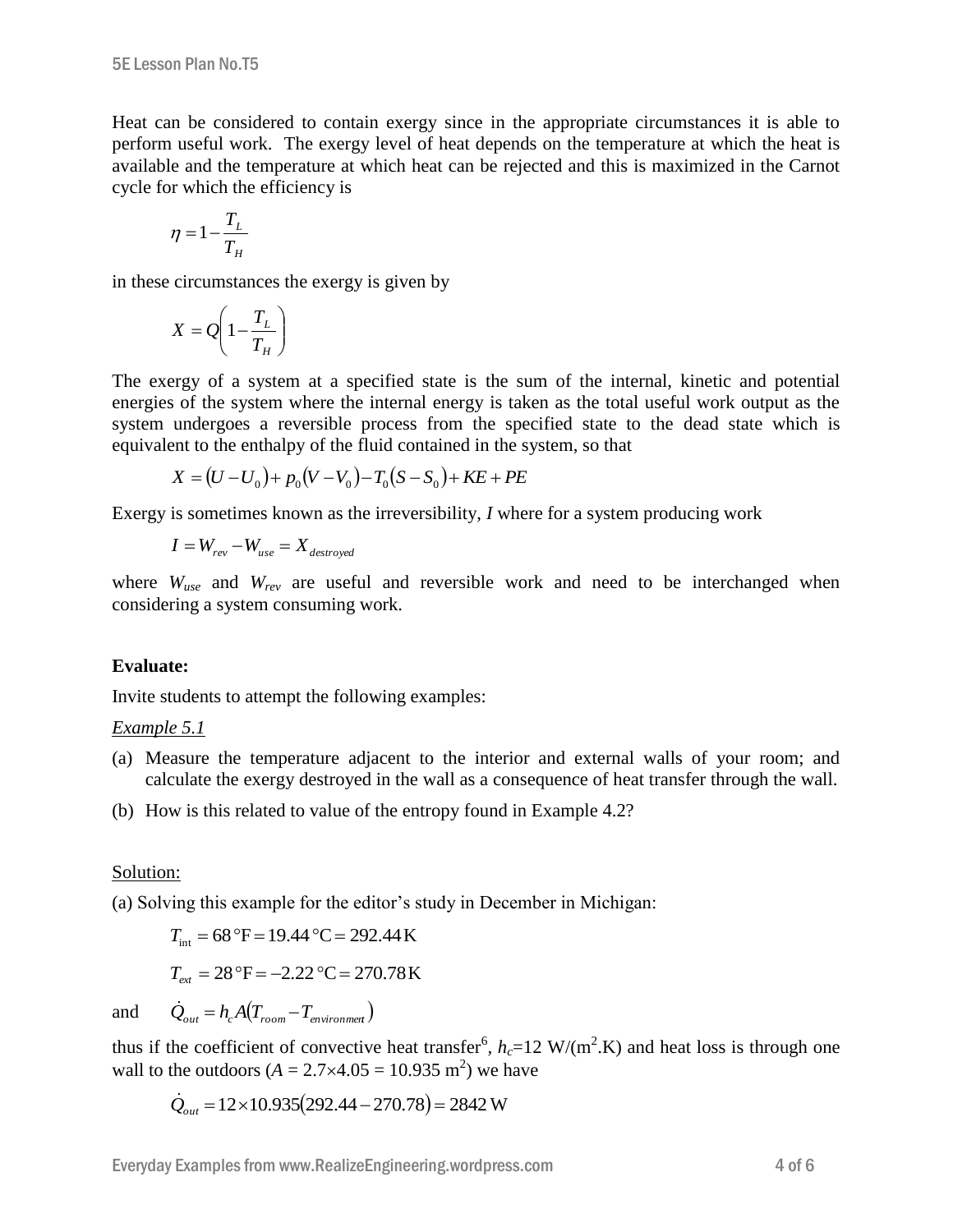We can consider the wall to be a closed system since there is no mass transfer. Assuming the temperatures on each side of the wall to be approximately constant (changing very slowly) then the rate of change of exergy across the wall is zero, i.e.

$$
\frac{dX_{system}}{dt} = 0 = \dot{X}_{in} - \dot{X}_{out} - \dot{X}_{destroved}
$$

 $Or<sub>u</sub>$ 

using 
$$
\dot{Q}\left(1-\frac{T_0}{T}\right)_{in} - \dot{Q}\left(1-\frac{T_0}{T}\right)_{out} - \dot{X}_{destroved} = 0
$$

so 
$$
\dot{X}_{\text{destroyed}} = 2842 \left[ \left( 1 - \frac{270.78}{292.44} \right) - \left( 1 - \frac{270.78}{270.78} \right) \right] = 210.5 \text{ W}
$$

(b) Alternatively, the same answer could have been obtained by using the value of the entropy generated which was calculated in Example 4.2 as 0.777W/K and multiplying it by the temperature of the environment,  $T_0 = 270.78$ K (i.e.  $X_{destroved} = 0.777 \times 270.78$ )

### *Example 5.2*

Cars running on compressed air are a reality, see for example: [www.mdi.lu.](http://www.mdi.lu/)

- (a) Use an exergetic analysis to calculate how much work can be performed by the compressed air in the tank of a typical car with a capacity of 175 litres  $(\equiv 0.175 \text{ m}^3)$  containing air compressed to 350bar ( $\equiv$ 35000 kPa) at 25 $\degree$ C.
- (b) If about 15% of the 32MJ/litre exergy content of 87 Octane gasoline fuel is converted to motive force in a typical car powered by an internal combustion engine<sup>5</sup>, how many litres of gasoline is the tank of air equivalent to when used in 90% efficient air motor.

### Solution:

 $\overline{a}$ 

(a) Assume the air in the tank to be at state 1, and  $T_1 = T_0 = 25^{\circ}$ C where subscript 0 refers to the state in the environment, we can calculate the mass of air stored in the tank using the ideal gas equation.

$$
m_1 = \frac{P_1 V}{RT_1} = \frac{35 \times 10^6 \times 0.175}{287 \times 298} = 71.6 \,\text{kg}
$$

Considering the exergy of the system:

$$
X = (U - U_0) + p_0(V - V_0) - T_0(S - S_0) + KE + PE
$$

In this case there is no change in internal energy, kinetic or potential energy of the air, so

$$
X_1 = m_1 [P_0 (v_1 - v_0) - T_0 (s_1 - s_0)]
$$

<sup>5</sup> http://www.fueleconomy.gov/FEG/atv.shtml